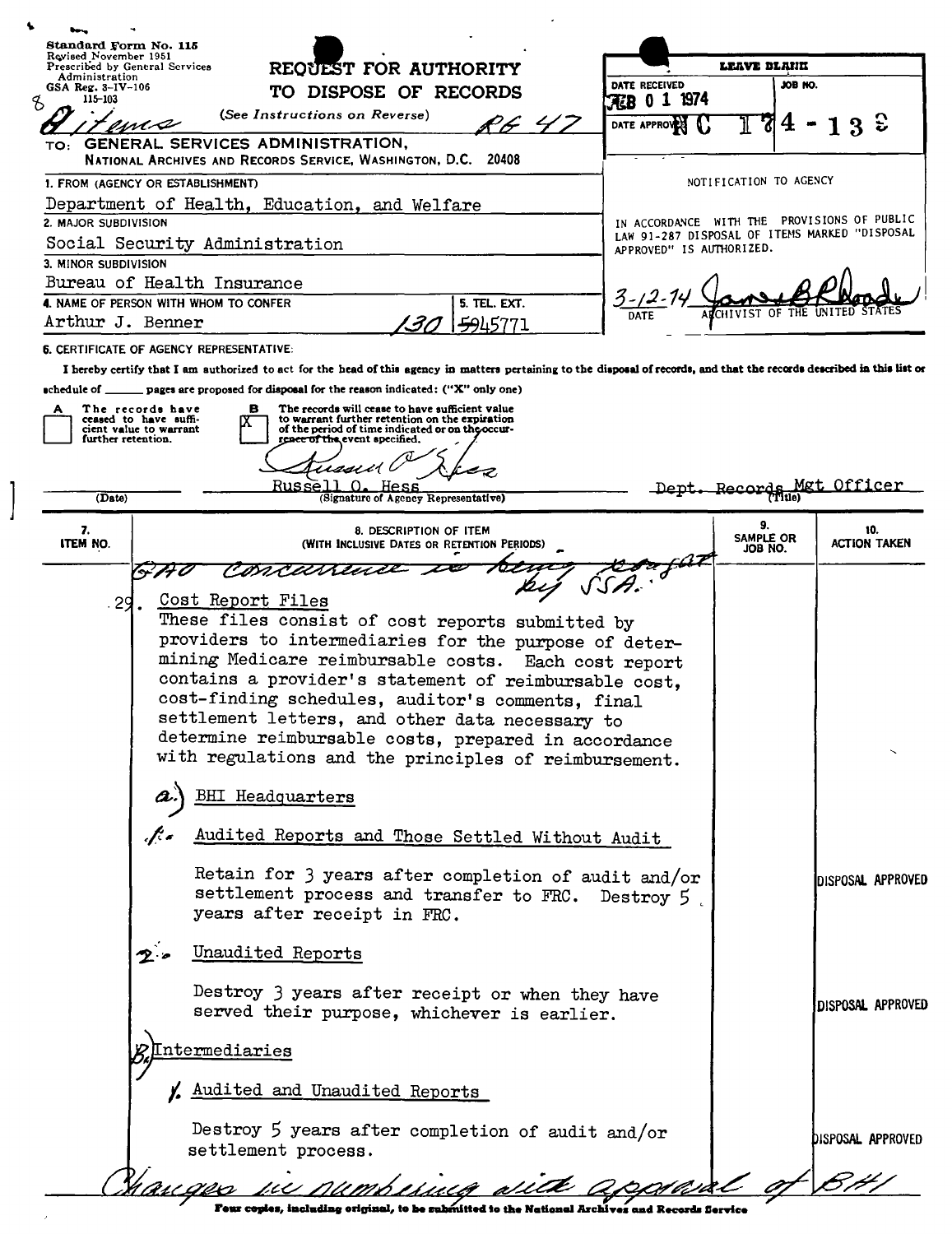,-





## REQUEST FOR AUTHORITY TO DISPOSE OF RECORDS-Continuation Sheet

| 7.<br>ITEM NO. | 8. DESCRIPTION OF ITEM<br>(WITH INCLUSIVE DATES OR RETENTION PERIODS)                                                                                                                                                                                                                                                                                                                                                                                                                                                                                                                                                  | 9.<br><b>SAMPLE OR</b><br>JOB NO. | 10.<br><b>ACTION TAKEN</b> |
|----------------|------------------------------------------------------------------------------------------------------------------------------------------------------------------------------------------------------------------------------------------------------------------------------------------------------------------------------------------------------------------------------------------------------------------------------------------------------------------------------------------------------------------------------------------------------------------------------------------------------------------------|-----------------------------------|----------------------------|
| 31.            | Provider Statistical and Reimbursement Reports<br>These reports are EDP printouts (or microfilms)<br>showing summaries of payments to hospitals,<br>skilled nursing facilities, home health<br>agencies, and other providers of service.<br>They<br>are used to effect cost settlements between the<br>intermediaries and the providers, for program<br>validation purposes, and to determine accuracy<br>of cost reports. These reports contain Part A<br>and Part B inpatient and outpatient information,<br>inpatient statistics, total bills, covered costs,<br>and other related data.<br><b>BHI Headquarters</b> |                                   |                            |
|                | Destroy printouts 3 years after the date issued<br>or when they have served their purpose, whichever<br>is earlier. Destroy microfilm upon receipt of<br>subsequent film.                                                                                                                                                                                                                                                                                                                                                                                                                                              |                                   | <b>bisposal Approved</b>   |
|                | Intermediaries<br>Destroy 5 years after completion of audit and/or $\cdot$ :<br>settlement process of provider cost report for<br>corresponding fiscal year.                                                                                                                                                                                                                                                                                                                                                                                                                                                           |                                   | DISPOSAL APPRCYLD          |
| 38.            | Detailed Printouts (Depots)<br>These reports are EDP printouts showing individual<br>bill and payment information for hospitals,<br>skilled nursing facilities, home health agencies,<br>and other providers of service. These reports<br>are used by intermediaries and providers to<br>reconcile the Provider Statistical and<br>Reimbursement Reports (see item 31) to their own<br>records by itemizing which bills have been<br>processed by SSA and are included in the PS&R report.                                                                                                                             |                                   |                            |
|                | <b>BHI</b> Headquarters<br>Destroy printouts 3 years after the date issued or<br>when they have served their purpose, whichever is<br>earlier.                                                                                                                                                                                                                                                                                                                                                                                                                                                                         |                                   | <b>DISPOSAL APPROVED</b>   |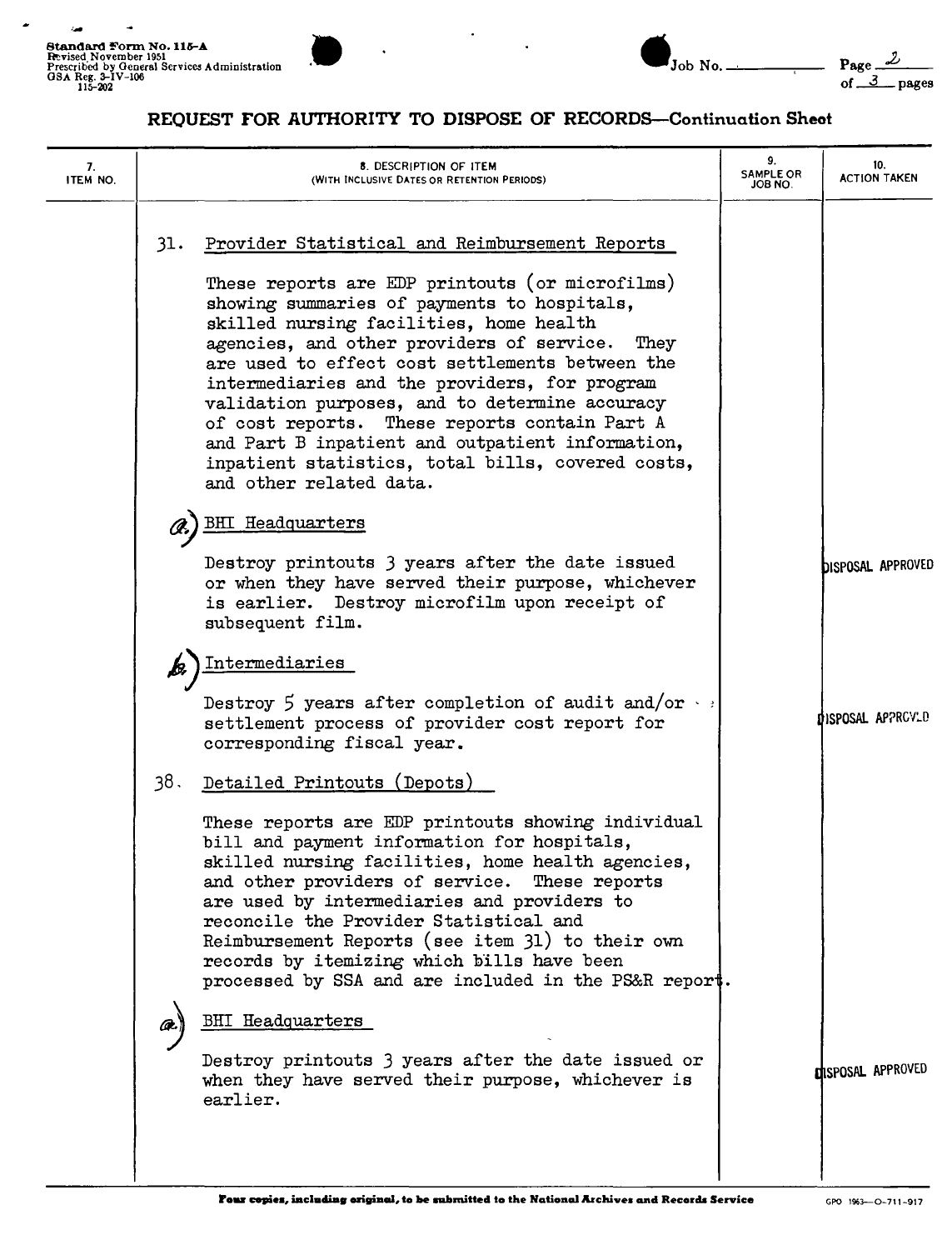$\tilde{\phantom{a}}$ 

 $\hat{\mathbf{r}}$ 

 $\mathbf{K}^{\bullet}$  ,  $\mathbf{K}$ 



| Job No. |                    |
|---------|--------------------|
|         | $Page \_$<br>pages |

## REQUEST FOR AUTHORITY TO DISPOSE OF RECORDS-Continuation Sheet

| 7.<br>ITEM NO. | 8. DESCRIPTION OF ITEM<br>(WITH INCLUSIVE DATES OR RETENTION PERIODS)                                                                                                                                                                                                                                                       | 9.<br>SAMPLE OR<br>JOB NO. | 10.<br><b>ACTION TAKEN</b> |
|----------------|-----------------------------------------------------------------------------------------------------------------------------------------------------------------------------------------------------------------------------------------------------------------------------------------------------------------------------|----------------------------|----------------------------|
|                | Intermediaries<br>Destroy 5 years after completion of audit and/or<br>settlement process or provider cost report for<br>corresponding fiscal year.                                                                                                                                                                          |                            | <b>DISPOSAL APPROVEL</b>   |
|                | Interim Rate Listings<br>$39 -$<br>These files consist of listings of interim rates<br>in use by intermediaries in making interim<br>payments to hospitals, skilled nursing facilities,<br>home health agencies, and other providers of<br>services. These listings are used as a source<br>of information and for studies. |                            |                            |
|                | <b>BHI Headquarters</b><br>Destroy after 5 years.                                                                                                                                                                                                                                                                           |                            | DISPOSAL APPROVED          |
|                |                                                                                                                                                                                                                                                                                                                             |                            |                            |
|                |                                                                                                                                                                                                                                                                                                                             |                            |                            |
|                |                                                                                                                                                                                                                                                                                                                             |                            |                            |
|                |                                                                                                                                                                                                                                                                                                                             |                            |                            |
|                |                                                                                                                                                                                                                                                                                                                             |                            |                            |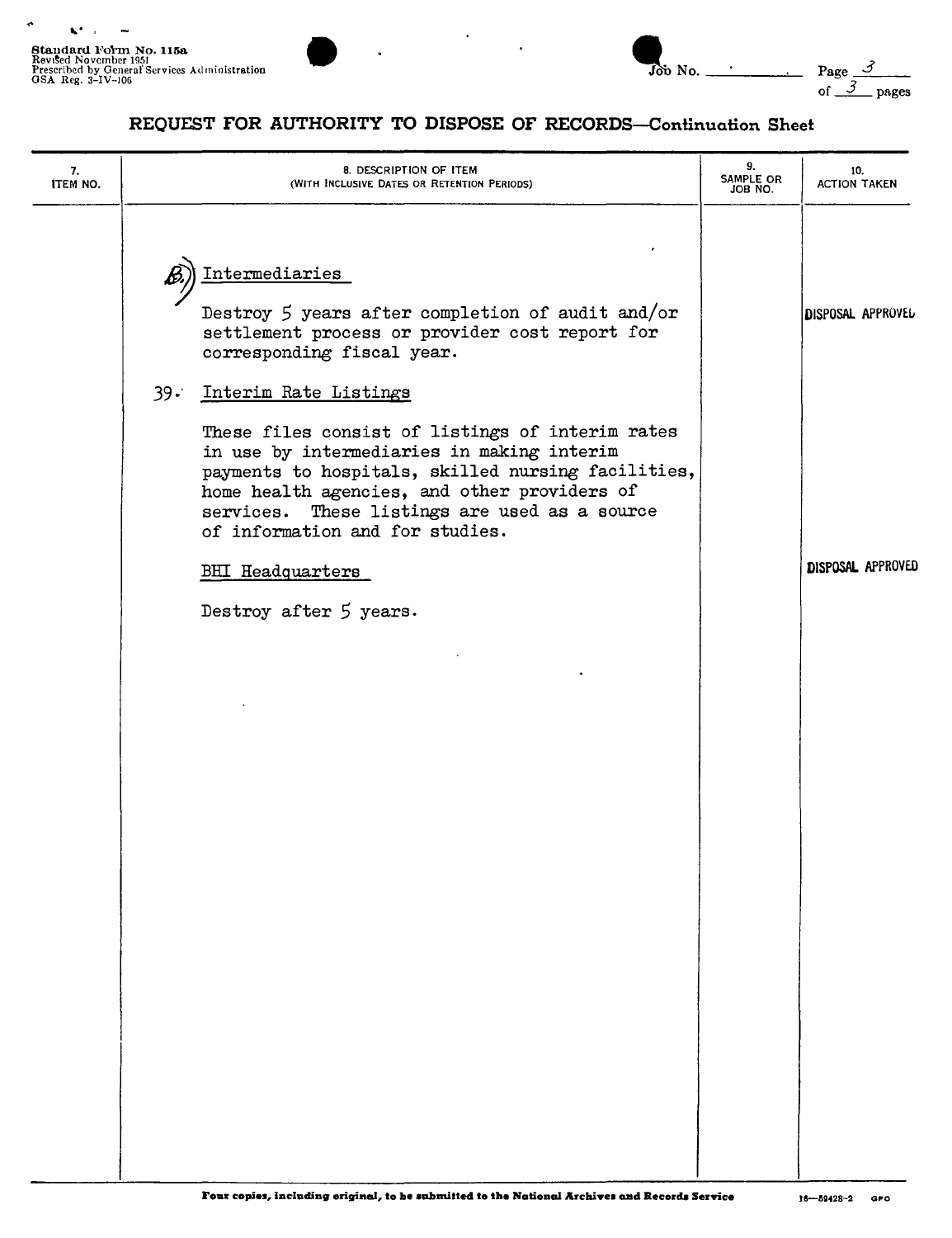٠.  $\begin{array}{l} \mathcal{L}_{\{q^{(i)}\}\cup\{1\}}\Lambda_{\{0\}}\cup\{\infty\},\quad \ \ \Lambda_{\{0\}}\cup\{\emptyset\},\quad \ \ \Lambda_{\{0\}}\cup\{\emptyset\},\quad \ \ \Lambda_{\{0\}}\cup\{\emptyset\},\quad \ \ \Lambda_{\{0\}}\cup\{\emptyset\},\quad \ \ \Lambda_{\{0\}}\cup\{\emptyset\},\quad \ \ \Lambda_{\{0\}}\cup\{\emptyset\},\quad \ \ \Lambda_{\{0\}}\cup\{\emptyset\},\quad \ \ \Lambda_{\{0\}}\cup\{\emptyset\},$ 



## REQUEST FOR AUTHORITY TO DISPOSE OF RECORDS-Continuation Sheet

| 7.<br>ITEM NO. |     | <b>8. DESCRIPTION OF ITEM</b><br>(WITH INCLUSIVE DATES OR RETENTION PERIODS)                                                                                                                                                                                                                         | 9.<br>SANPLE OR<br>JOB NO. | 19.<br>ACTION TAKEN      |
|----------------|-----|------------------------------------------------------------------------------------------------------------------------------------------------------------------------------------------------------------------------------------------------------------------------------------------------------|----------------------------|--------------------------|
|                | s.  | Office Responsible for Maintaining Record Sets<br>Close file on supersession or discontinuance of the<br>publication hold two years. Transfer to Federal<br>Records Center for indefinite retention.                                                                                                 |                            | EISPOSAL HOT<br>APPROVED |
|                | b٠  | Office Maintaining Reference Copies<br>Destroy when superseded or no longer needed for<br>reference.                                                                                                                                                                                                 |                            | <b>SIEPESAL APPROVED</b> |
|                | 28. | Carrier Computer Printout Records<br>These files consist of computer printouts used in<br>processing, paying, and controlling "Part B" Medicare<br>Claims.                                                                                                                                           |                            |                          |
|                |     | a. Pending and process listing, payment listing,<br>duplicate check control, master file update<br>control, and profiles of physicians and other<br>suppliers or services.                                                                                                                           |                            | BISPOSAL APPROYED        |
|                |     | Destroy 4 years after the close of the calendar<br>year in which payment was made.                                                                                                                                                                                                                   |                            |                          |
|                |     | b. Check listing and bank reconciliation.<br>Destroy 6 years after the close of the calendar<br>year in which paid or voided.                                                                                                                                                                        |                            | DISPOSAL APPROVED        |
|                |     | Query and query reply listing, transaction<br>$c_{\bullet}$<br>listing, activity listing, posting exceptions,<br>analysis of posting errors, claims inventory<br>control, edit input transactions, and aging<br>of open claims.                                                                      |                            | <b>BISPOSAL APPROVED</b> |
|                |     | Destroy 3 years: after payment or when no<br>longer required for current operations, which-<br>ever is longer.                                                                                                                                                                                       |                            |                          |
|                | 29. | Cost Report Files<br>These files consist of cost reports submitted by<br>providers to intermediaries for the purpose of deter-<br>mining Medicare reimbursable costs. Each cost report<br>contains a provider's statement of reimbursable cost,<br>cost-finding schedules, auditor's comments, final |                            |                          |

 $\ddot{\phantom{0}}$ 

لمد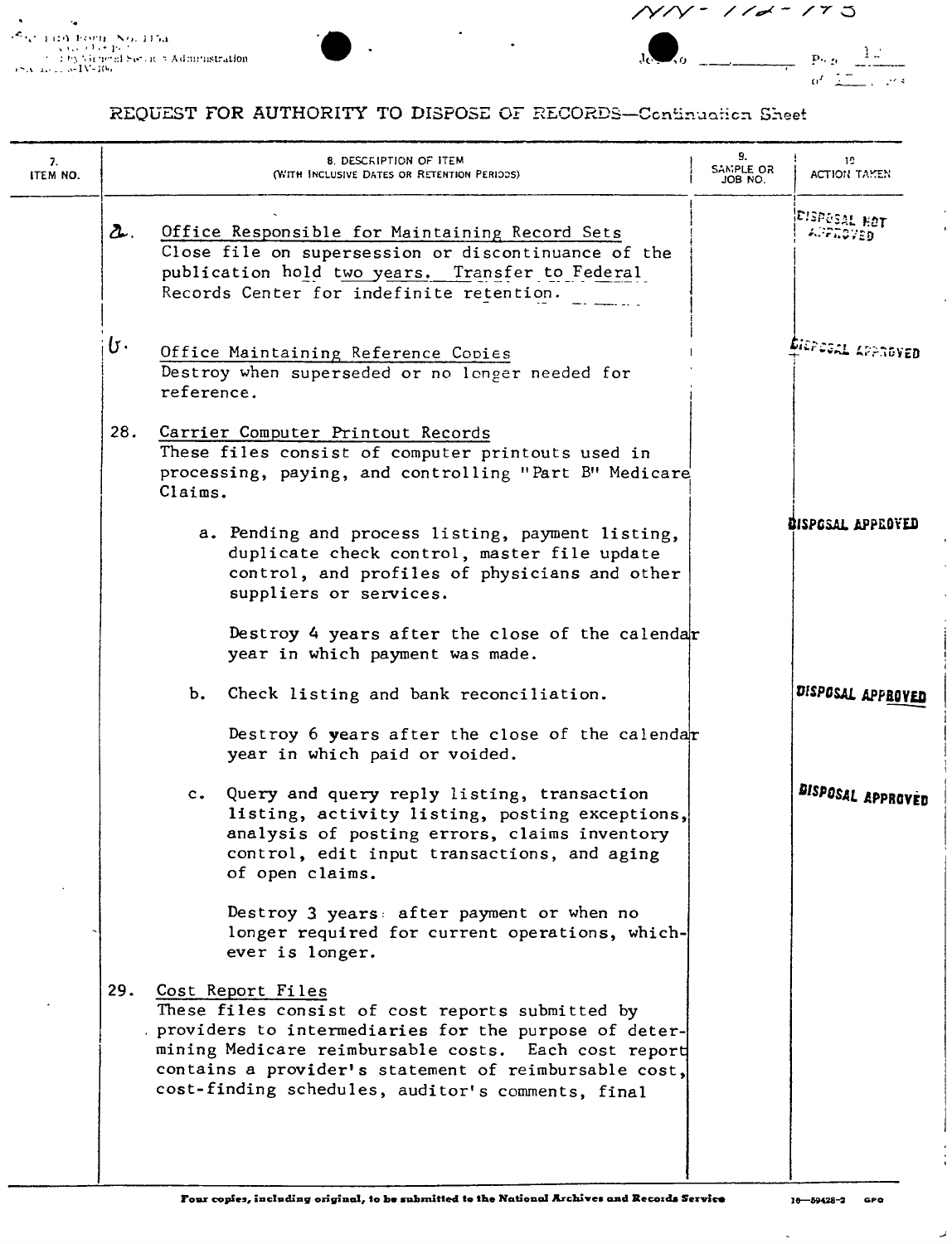DUODEL ACE FILLIONAR TO DISEURE OF RECULER irudion Sh



àř,

REQUEST FOR AUTHORITY TO DISPOSE OF RECORDS **Continuation She** 

| 7.<br><b>ITEM NO.</b> | 8. DESCRIPTION OF ITEM<br>(With Inclusive Dates or Retention Periods)                                                                                                                                                                                                                                                                                                                                                                                                                                                                                                                  | ۰.<br>SAMPLE OR<br>JOB NO. | ID.<br><b>ACTION TAKE</b>                                                              |
|-----------------------|----------------------------------------------------------------------------------------------------------------------------------------------------------------------------------------------------------------------------------------------------------------------------------------------------------------------------------------------------------------------------------------------------------------------------------------------------------------------------------------------------------------------------------------------------------------------------------------|----------------------------|----------------------------------------------------------------------------------------|
|                       | settlement letters, and other data necessary to<br>determine reimbursable costs, prepared in accordance<br>with regulations and the principles of reimbursement.                                                                                                                                                                                                                                                                                                                                                                                                                       |                            | istoricae parts                                                                        |
|                       | الوالى المعاملة والمستور الأنثار المتلقين والمتقلين<br>Intermediaries<br>З.<br>Destroy 3 years after HEW audit or 5 years after date<br>the report was filed, whichever is earlier.                                                                                                                                                                                                                                                                                                                                                                                                    |                            | <b>PISPOSAL APPROVED</b><br><b>COSTBERT BOY</b><br>不行的 化辛基氯                            |
|                       | lr.<br>SSA Official File Copies<br>Retain for 3 years after completion of audit and<br>settlement process and transfer to Federal Records<br>Center. Destroy 5 years after receipt in FRC:                                                                                                                                                                                                                                                                                                                                                                                             |                            | <b>MIPOSAL APPERVED</b>                                                                |
|                       | Provider Certification Files and contraction<br>30.<br>Documents relating to the survey and certification<br>of supplers and providers of service. Included are<br>official certification and transmittal forms, survey<br>report forms, utilization review plans, provider ov<br>agreements, "transfer agreements, plans of correction,<br>civil rights <sup>9</sup> compliance forms, intermediary designa-<br>tion and tie-in notices, certification letters, and<br>various forms and correspondence used in the certi-<br>fication process with respect to individual facilities. |                            | ВІРГРЫЛЬ ДЕРХОУЕВ                                                                      |
|                       | Excluded from this definition are surveyor's notes,<br>rough copy survey report forms, and other workpapers<br>which are merged into and superseded by a final<br>product.<br>recention. Qissa vit, as anno ar 2 parts (seal)<br>Migherial (determinations as to                                                                                                                                                                                                                                                                                                                       |                            | i an mata co<br>四环防艇 批准<br>⊸ማድጀርርር∂                                                    |
|                       | State Agencies, ily weers the basic defendation<br>а.<br>Nonparticipating Facilities To facility and<br>Destroy 2 years after termination, closure,<br>withdrawal, or denial, as applicable; except<br>documents pertaining to facilities for which                                                                                                                                                                                                                                                                                                                                    |                            | DISPOSAL APPROVED                                                                      |
|                       | no certification-was-ever completed, destroy<br>l year after last certification contact or <sup>3</sup><br>correspondence. All certification and tryns-<br>at cail chas. Intermediary desimation,                                                                                                                                                                                                                                                                                                                                                                                      |                            | 空招牌的过去式和某<br>223 CS 104 C                                                              |
|                       | Participating Facilities and rate designation.<br>b.<br>Retain a facility's current tillization review<br>plan (hospitals and extended care facilities),<br>AC.<br>transfer agreements (ECF's), and floor plan'                                                                                                                                                                                                                                                                                                                                                                        |                            | DISPOSAL NOT<br><b>APPROVED</b>                                                        |
|                       | or physical plant layout. $\zeta$ Destroy all other<br>material after 3 years for hospitals and home<br>health agencies and after 2 years for all<br>$\mathbf{d}$ .<br>other facilities, but retain the material for<br>the two most recent certification actions, in<br>any event.                                                                                                                                                                                                                                                                                                    |                            | <b>Chessings</b> Leptus<br><b>PISPOSAL APPROVED</b><br>DISPOSAL NOT<br><b>APPROVED</b> |